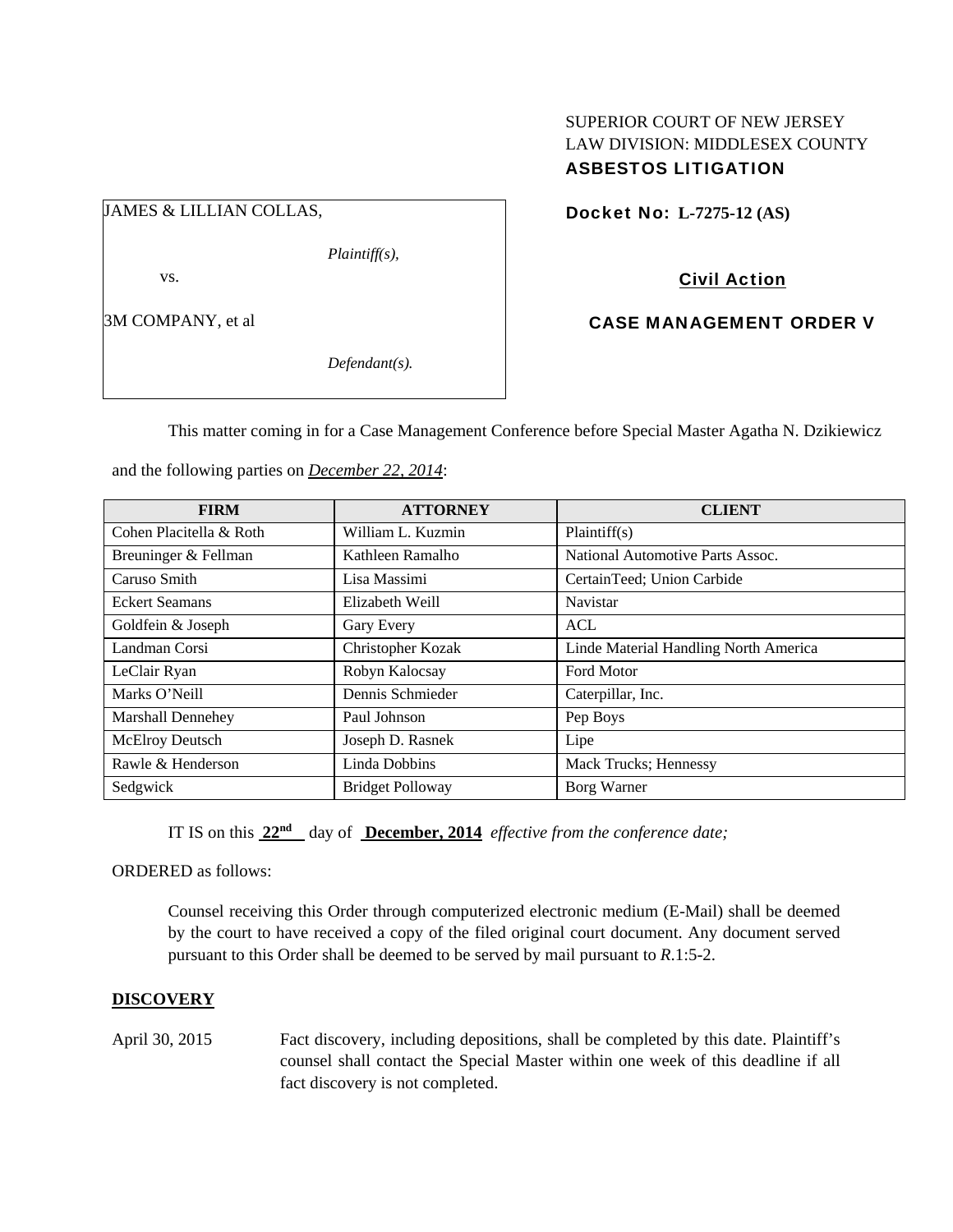April 30, 2015 Depositions of corporate representatives shall be completed by this date.

### **EARLY SETTLEMENT**

- January 16, 2015 The settlement conference previously scheduled on this date is **CANCELLED**.
- April 2, 2015 The settlement conference previously scheduled on this date is **CANCELLED**.
- May 8, 2015 Settlement demands shall be served on all counsel and the Special Master by this date.

#### **SUMMARY JUDGMENT MOTION PRACTICE**

- May 29, 2015 Summary judgment motions shall be filed no later than this date.
- June 26, 2015 Last return date for summary judgment motions.

#### **MEDICAL DEFENSE**

April 30, 2015 Plaintiff shall serve a wrongful death report by this date. July 31, 2015 Defendants shall serve medical expert reports, if any, in response to the wrongful death report, by this date.

#### **LIABILITY EXPERT REPORTS**

- April 30, 2015 Plaintiff shall identify its liability experts and serve liability expert reports or a certified expert statement by this date or waive any opportunity to rely on liability expert testimony.
- July 31, 2015 Defendants shall identify its liability experts and serve liability expert reports, if any, by this date or waive any opportunity to rely on liability expert testimony.

#### **EXPERT DEPOSITIONS**

August 21, 2015 Expert depositions shall be completed by this date. To the extent that plaintiff and defendant generic experts have been deposed before, the parties seeking that deposition in this case must file an application before the Special Master and demonstrate the necessity for that deposition. To the extent possible, documents requested in a deposition notice directed to an expert shall be produced three days in advance of the expert deposition. The expert shall not be required to produce documents that are readily accessible in the public domain.

#### **PRE-TRIAL AND TRIAL**

September 1, 2015 @ 10:00am Settlement conference. All defense counsel shall appear with authority to negotiate settlement and have a representative authorized to negotiate settlement available by phone. Any request to be excused from the settlement conference shall be made to the Special Master no later than 4:00pm of the day prior to the conference.

\_\_\_\_\_\_\_\_\_\_\_\_\_\_\_\_\_\_\_\_\_\_\_\_\_\_\_\_\_\_\_\_\_\_\_\_\_\_\_\_\_\_\_\_\_\_\_\_\_\_\_\_\_\_\_\_\_\_\_\_\_\_\_\_\_\_\_\_\_\_\_\_\_\_\_\_\_\_\_\_\_\_\_\_\_\_\_\_\_\_\_\_\_\_\_\_\_\_\_\_\_\_\_\_\_\_\_\_\_\_